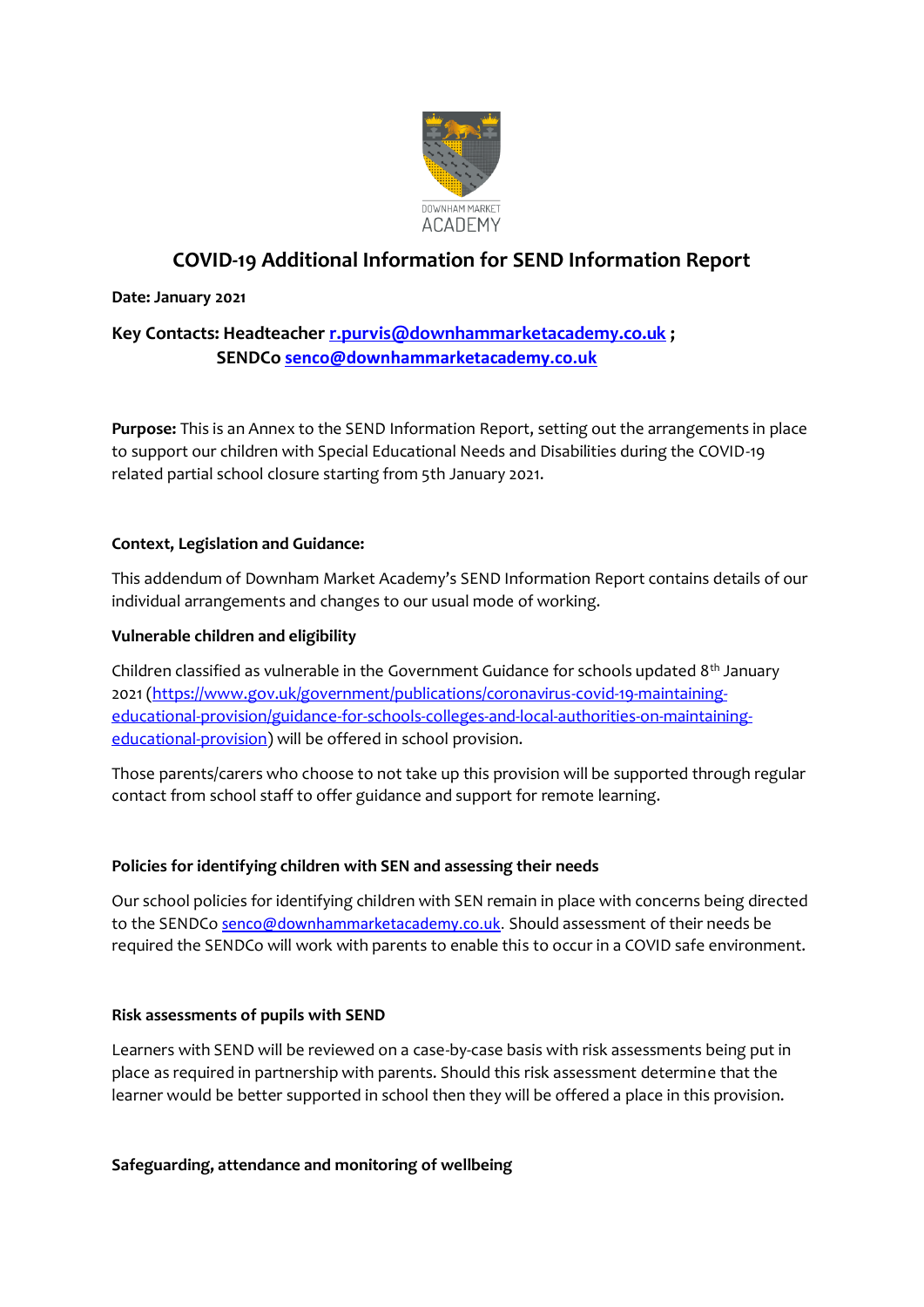Engagement in online learning and wellbeing will be monitored on a daily basis and families will be supported through regular telephone and email contact. Home-visits will be implemented if contact is not achieved for 5 days.

Safeguarding concerns will be managed using normal in-school procedures.

### **Supporting vulnerable children in school and/or at home**

Vulnerable children will be offered in-school provision, supported by teachers and teaching assistants. They will engage in live online lessons with their class teacher, following their in-school timetable and curriculum. This will be overseen by the staff in-school each day.

Vulnerable children who are working at home will be supported in completing their learning tasks by regular telephone and email contact. In addition, there is a designated support email address which is staffed throughout the school day[, senteam@downhammarketacademy.co.uk](mailto:senteam@downhammarketacademy.co.uk), year group support teams and in-lesson support from Progress Support Workers in some lessons.

# **Arrangements for consulting parents of, and children with, SEND**

Parents of children with Education, Health and Care plans will be involved in discussions regarding their provision during remote learning. Discussions will be recorded in a chronology and remote provision required will be put in place where possible in partnership with the child and parents/carers.

Parents of children with additional needs will be contacted regularly and any concerns around their child's needs will be passed to the SENDCo for support.

# **Arrangements for assessing and reviewing children's progress towards their outcomes**

Children will be provided with online lessons mapped to their curriculum. Independent tasks will be issued which will be submitted to teachers for marking to enable an oversight of current progress. Online assessments will be completed to maintain an up-to-date picture of progress with a topic.

For learners with an Education, Health and Care plan their outcomes will be reviewed and, where possible, remote provision will be put in place to ensure their needs are met. Regular contact with parents will be maintain to promote engagement with learning tasks and discuss any changes in requirements.

# **Arrangements for supporting children in moving between phases of education**

Children who are moving between phases of education will be identified and discussions will take place between school staff and parents to determine any additional support required.

Should the child require additional support in this transition a support plan will be put in place with clear targets and the actions needed to achieve them.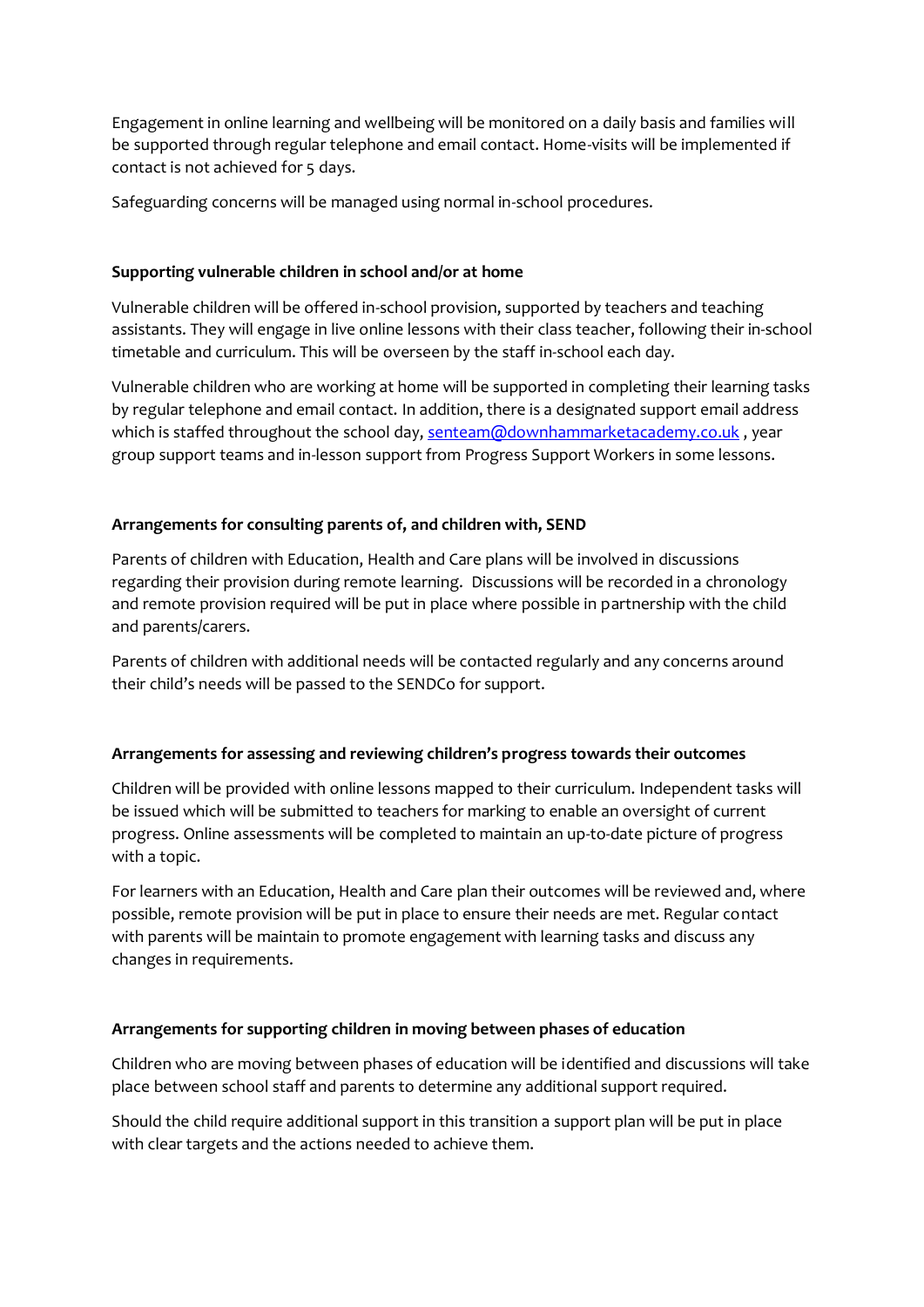#### **Transition periods within school**

It is important to plan for children's transition to secondary school, especially for those learners with additional needs. The school works closely with local primary schools to ensure learners can visit the Academy and experience their new environment prior to joining the school. In light of current COVID restrictions children have been encouraged to engage with virtual material provided and to arrange visits outside of school hours.

In addition Downham Market Academy works closely with our local Further Education settings to put in place transition plans to support learners moving to a different setting post-16.

#### **The approach to teaching children with SEN**

Learners with additional needs are provided with differentiated work to complete in their home environment. Teachers have consistent high expectations whilst providing the scaffolding required to enable all learners, no matter their needs, to be successful.

Work completed by learners is reviewed on a regular basis to enable teachers to adapt their provision if needed to ensure all learners are making progress and the work being set is meeting the needs of all children.

Monitoring of learning by Senior Leaders, subsequent sharing of best practice and weekly CPD sessions enable the additional needs of students to be highlighted and strategies for support implemented.

### **Support for emotional and social development**

We are aware that the home learning environment can prove challenging for some children. As such we are providing a range of learning tasks using online platforms and paper-based tasks as well as encouraging physical activity and creative assignments.

All students and parents/carers are contacted on a regular basis to enable them to have the opportunity to speak to school staff and discuss any concerns they may have.

#### **Working alongside other professionals**

In spite of the current restrictions we will continue to work with specialist services if required to meet the needs of individuals. This will be achieved following COVID secure processes whilst ensuring the specialist expertise required can be accessed.

#### **Statutory assessments, annual reviews, and reviews for pupils at SEN Support**

We will continue to complete annual reviews for learners with Education, Health and Care Plans using virtual platforms to enable all professionals to be involved in meetings.